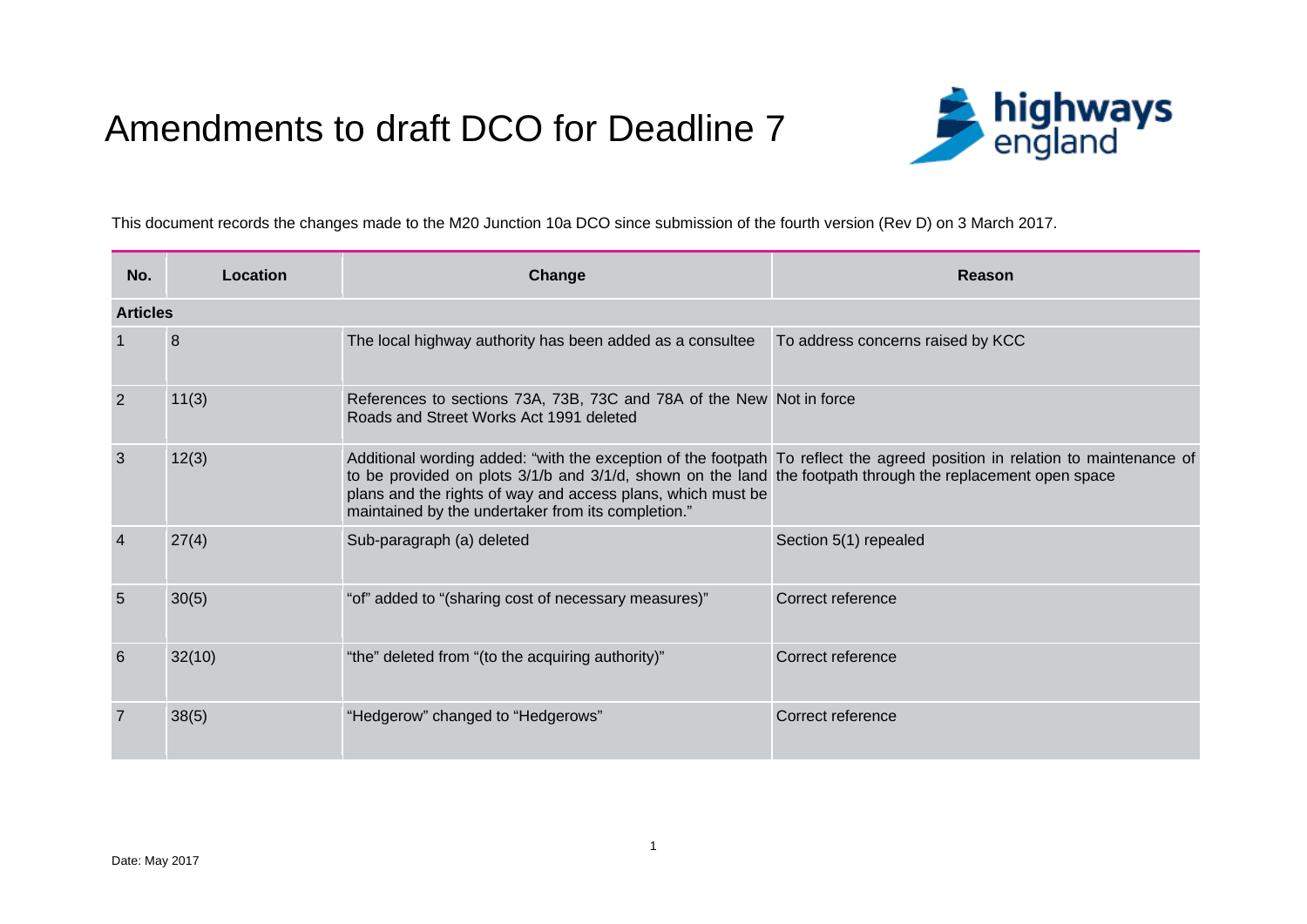

| 8                | 39(2)(b)                  | amended to add "although where possible the undertaker To address concerns raised by ABC<br>shall seek to replace any trees which are removed"                                      |                                                |
|------------------|---------------------------|-------------------------------------------------------------------------------------------------------------------------------------------------------------------------------------|------------------------------------------------|
| 9                | 39(2)(c)                  | new sub-paragraph (c) added as follows: "the undertaker To address concerns raised by ABC<br>shall consult the relevant planning authority prior to that<br>activity taking place". |                                                |
| 10               | 42(1)(a)                  | "site" changed to "sites"                                                                                                                                                           | <b>Correct references</b>                      |
| <b>Schedules</b> |                           |                                                                                                                                                                                     |                                                |
| 11               | Part 1, Schedule 2        | Definition of 'County Archaeologist' added                                                                                                                                          | Term used but not defined                      |
| 12               | Part 1, Schedule 2        | Definition of 'Ecological Clerk of Works' added                                                                                                                                     | Term used but not defined                      |
| 13               | Part 1, Schedule 2        | Definition of 'LEMP' added, including reference to the reptile To clarify the location of the reptile mitigation strategy<br>mitigation strategy                                    |                                                |
| 14               | Requirement<br>Schedule 2 | 3, Reference to turning loop added to 3(4)                                                                                                                                          | To address KCC concerns regarding turning loop |
| 15               | Requirement<br>Schedule 2 | 6, Reference to "Requirement 4" changed to "Requirement 5"                                                                                                                          | <b>Typo</b>                                    |
| 16               | Requirement<br>Schedule 2 | 8, Title of Requirement changed from "Contaminated land and To address Environment Agency concerns<br>groundwater" to "Land and groundwater contamination"                          |                                                |
| 17               | Requirement               | 8(1), "foundation<br>works<br>risk<br>changed<br>assessment"<br>"contamination risk assessment in respect of controlled                                                             | to To address Environment Agency concerns      |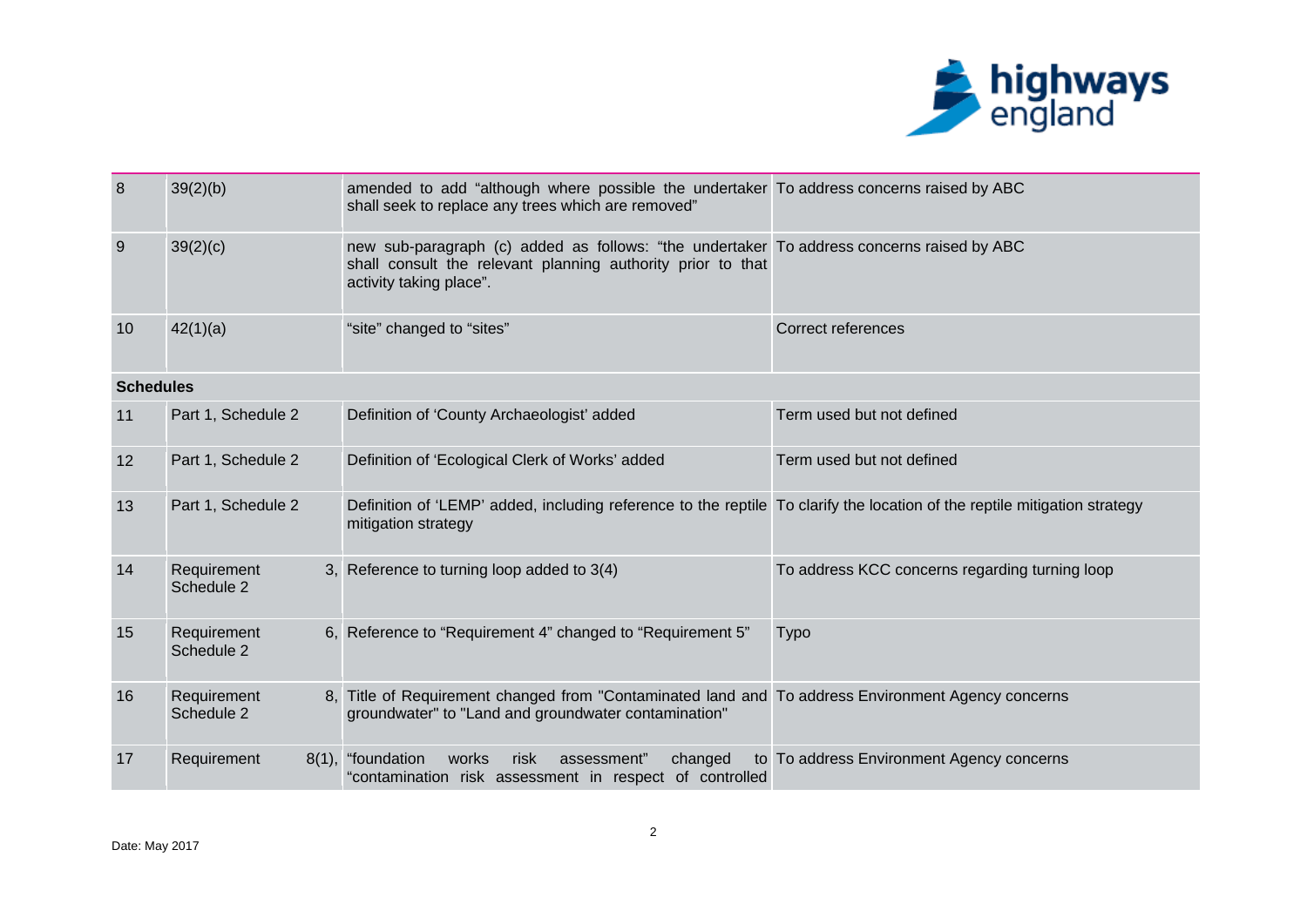

|    | Schedule 2                | waters"; and new $8(1)(c)$ added as follows: "appropriate<br>remediation strategies and mitigation measures to address<br>any historic contamination which is shown to be having<br>significant, unacceptable effects on the environment within<br>the context of the proposed works"                                                                                                                                                                                                                    |  |
|----|---------------------------|----------------------------------------------------------------------------------------------------------------------------------------------------------------------------------------------------------------------------------------------------------------------------------------------------------------------------------------------------------------------------------------------------------------------------------------------------------------------------------------------------------|--|
| 18 | Requirement<br>Schedule 2 | 8(3), "contaminated land, including groundwater" changed to To address Environment Agency concerns<br>"contaminated materials, including impacted groundwater"<br>and "contaminated land" changed to "contamination"                                                                                                                                                                                                                                                                                     |  |
| 19 | Requirement<br>Schedule 2 | 10, Wording amended so that all nesting birds are protected, To address concerns raised by ABC<br>whether or not they were previously identified in the ES.<br>Works to cease within 10 metres of any nesting birds until<br>nests have been fledged and on discovery of any protected<br>species not previously identified in the ES works to cease<br>within the area specified in the written scheme until any<br>necessary licenses are obtained to enable mitigation<br>measures to be implemented. |  |
| 20 | Part 1, Schedule 4        | "From the Barrey Road/Church Road junction to where it Correct reference<br>meets the A2070 Bad Munstereifel Road, a distance of 160<br>metres" changed to "From the Barrey Road/Church Road<br>junction west of the A2070 Bad Munstereifel Road to where<br>it meets Church Road again, east of the A2070 Bad<br>Munstereifel Road, a distance of 184 metres"                                                                                                                                           |  |
| 21 | Schedule 5                | "New right to construct, operate and maintain eastbound off Correct reference<br>slip from the M20 and related works and mitigation measures<br>including access with or without vehicles plant and<br>machinery" deleted from column 2 row 4 (in relation to plot<br>reference 2/4/b) and additional wording added as follows:<br>"New right to construct and maintain noise bund No.1."                                                                                                                |  |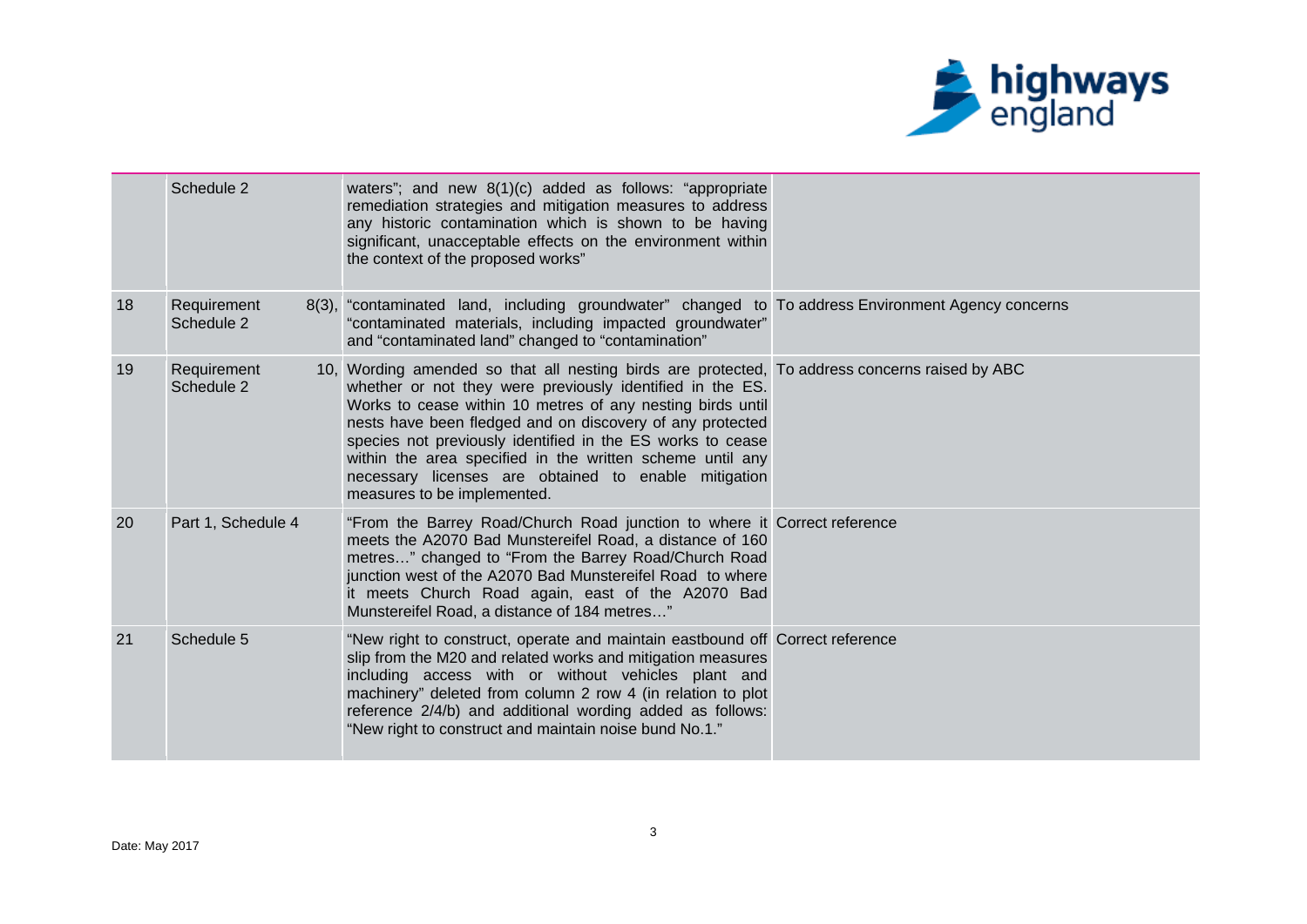

| 22 |                    | Paragraph 4, Schedule "in case of severance" added to "measure of compensation" Correct reference                                                                                   |                                                                                                                                                                                                                                                                                                                                                                                                                                                                                                              |
|----|--------------------|-------------------------------------------------------------------------------------------------------------------------------------------------------------------------------------|--------------------------------------------------------------------------------------------------------------------------------------------------------------------------------------------------------------------------------------------------------------------------------------------------------------------------------------------------------------------------------------------------------------------------------------------------------------------------------------------------------------|
|    | 6                  |                                                                                                                                                                                     |                                                                                                                                                                                                                                                                                                                                                                                                                                                                                                              |
| 23 | 6                  | Paragraph 5, Schedule "other" added to "provisions as to divided land"                                                                                                              | Correct reference                                                                                                                                                                                                                                                                                                                                                                                                                                                                                            |
| 24 | 6                  | Paragraph 7, Schedule "penalty for" deleted; "entry on warrant in the event of Correct references<br>obstruction" changed to "refusal to give possession to<br>acquiring authority" |                                                                                                                                                                                                                                                                                                                                                                                                                                                                                                              |
| 25 | 6                  | Paragraph 8, Schedule "protection for interests of" deleted                                                                                                                         | Correct reference                                                                                                                                                                                                                                                                                                                                                                                                                                                                                            |
| 26 | Schedule 7         | $2/1/g$ , 4/1/b and 4/1/g.                                                                                                                                                          | Additional plots 2/5/aa, 2/6/aa, 2/8/aa and 4/1/bb added, New plots have been added to correct an administrative<br>together with descriptions of the purpose for which temporary error in relation to plot boundaries. Additional works<br>possession of each plot may be taken and references to descriptions have been added to ensure the descriptions<br>relevant Work Nos. Additional Work Nos. added to plots fully reflected the works proposed. See additional note at the<br>end of this document. |
| 27 | Schedule 8         | "Group G37" deleted and replaced with "TPO No. 15 1997" Correct references<br>and "Woodland W1" deleted and replaced with "TPO No. 22<br>1998"                                      |                                                                                                                                                                                                                                                                                                                                                                                                                                                                                                              |
| 28 | Part 3, Schedule 9 | Deletion of National Grid protective provisions                                                                                                                                     | It has been confirmed that National Grid does not have any<br>apparatus within the order limits                                                                                                                                                                                                                                                                                                                                                                                                              |